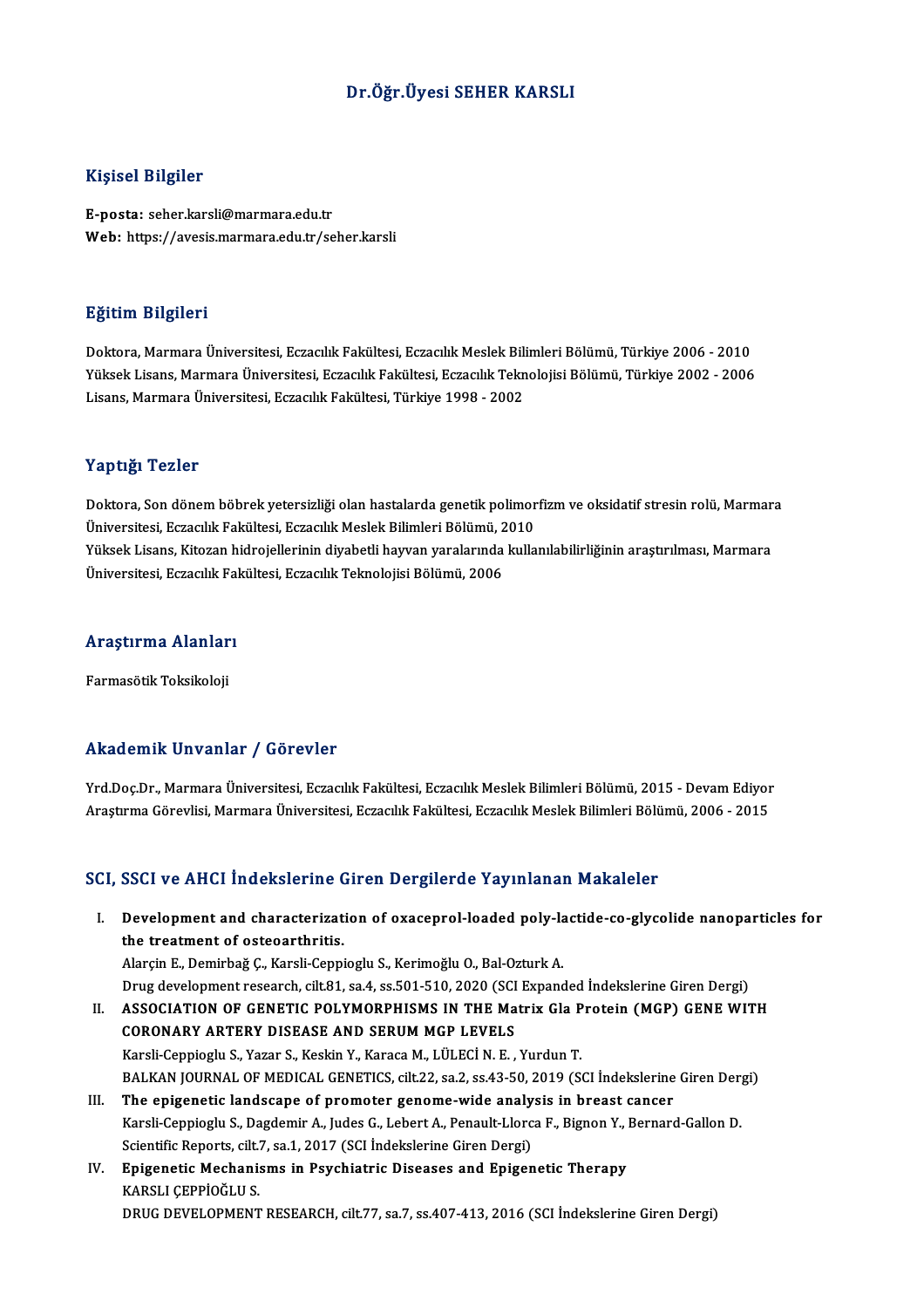V. Molecular and epigenetic biomarkers in luminal androgen receptor: A triple negative breast cancer Molecula<br>subtype<br>Indee Col Molecular and epigenetic biomarkers in luminal androgen receptor: A triple negative breast cance:<br>subtype<br>Judes G., Dagdemir A., Karsli-Ceppioglu S., Lebert A., Dauplat M., Rifai K., Daures M., Dubois L., Bignon Y., Penaul

subtype<br>Judes G., Dagdemir A., Karsli-Ceppioglu S., Lebert A., Dauplat M., Rifai K., Daures M., Dubois L., Bignon Y., Penault-<br>Llorca F.. et al.

OMICS A Journal of Integrative Biology, cilt.20, sa.10, ss.610-613, 2016 (SCI İndekslerine Giren Dergi)

VI. H3K4 acetylation, H3K9 acetylation and H3K27methylation in breast tumor molecular subtypes OMICS A Journal of Integrative Biology, cilt.20, sa.10, ss.610-613, 2016 (SCI İndekslerine Giren Dergi)<br>H3K4 acetylation, H3K9 acetylation and H3K27 methylation in breast tumor molecular subtypes<br>Judes G., Dagdemir A., Kar H3K4 ac<br>Judes G., l<br>Gallon D.<br>Enisceon Judes G., Dagdemir A., Karsli-Ceppioglu S., Lebert A., Echegut M., Ngollo M<br>Gallon D.<br>Epigenomics, cilt.8, sa.7, ss.909-924, 2016 (SCI İndekslerine Giren Dergi)<br>Epigenotis modifications with DZNen, NeBu and SAHA in luminal

## Gallon D.<br>Epigenomics, cilt.8, sa.7, ss.909-924, 2016 (SCI İndekslerine Giren Dergi)<br>VII. Epigenetic modifications with DZNep, NaBu and SAHA in luminal and mesenchymal-like breast<br>canser subtune sells Epigenomics, cilt.8, sa.7,<br>Epigenetic modificati<br>cancer subtype cells<br>Dagdamir A, Judee C, J Epigenetic modifications with DZNep, NaBu and SAHA in luminal and mesenchymal-like breast<br>cancer subtype cells<br>Dagdemir A., Judes G., Lebert A., Echegut M., Karsli-Ceppioglu S., Rifaï K., Daures M., Ngollo M., Dubois L., P

cancer subtype cells<br>Dagdemir A., Judes G., Lebert A., Echegut M., Karsli-Ceppioglu S., Rifaï K., Daures M., Ngollo M., Dubois L., Penault-<br>Llorca F., et al. Dagdemir A., Judes G., Lebert A., Echegut M., Karsli-Ceppioglu S., Rifaï K., Daures M., Ngollo M., D<br>Llorca F., et al.<br>Cancer Genomics and Proteomics, cilt.13, sa.4, ss.291-304, 2016 (SCI İndekslerine Giren Dergi)<br>Cancer W

VIII. Genome-Wide DNA Methylation Modified by Soy Phytoestrogens: Role for Epigenetic Therapeutics in<br>Prostate Cancer? Cancer Genomics an<br>Genome-Wide DN<br>Prostate Cancer?<br>Karali Canniaghu S Genome-Wide DNA Methylation Modified by Soy Phytoestrogens: Role for Epigenetic Therapeutics i<br>Prostate Cancer?<br>Karsli-Ceppioglu S., Ngollo M., Adjakly M., Dagdemir A., Judes G., Lebert A., Boiteux J., Penault-LLorca F., B

Prostate Ca<br>Karsli-Ceppi<br>Guy L., et al.<br>OMICS A IOI Karsli-Ceppioglu S., Ngollo M., Adjakly M., Dagdemir A., Judes G., Lebert A., Boiteux J., Penault-LLorca F., Bigno<br>Guy L., et al.<br>OMICS-A JOURNAL OF INTEGRATIVE BIOLOGY, cilt.19, sa.4, ss.209-219, 2015 (SCI İndekslerine Gi

Guy L., et al.<br>
OMICS-A JOURNAL OF INTEGRATIVE BIOLOGY, cilt.19, sa.4, ss.209-219, 2015 (SCI Indeksle<br>
IX. Prostate cancer: The main risk and protective factors-Epigenetic modifications OMICS-A JOURNAL OF INTEGRATIVE BIOLOGY, cilt.19, sa.4, ss.209-219, 2015 (SCI İndekslerine Giren Dergi)<br>Prostate cancer: The main risk and protective factors-Epigenetic modifications<br>Adjakly M., Ngollo M., Dagdemir A., Jude Prostate ca<br>Adjakly M., N<br>Guy L., et al.<br>Annales d'Er Adjakly M., Ngollo M., Dagdemir A., Judes G., Pajon A., Karsli-Ceppioglu S., Penault-Lloi<br>Guy L., et al.<br>Annales d'Endocrinologie, cilt.76, sa.1, ss.25-41, 2015 (SCI İndekslerine Giren Dergi)<br>The association between Histon

Guy L., et al.<br>Annales d'Endocrinologie, cilt.76, sa.1, ss.25-41, 2015 (SCI İndekslerine Giren Dergi)<br>X. The association between Histone 3 Lysine 27 Trimethylation (H3K27me3) and prostate cancer:<br>Pelationship with clinicon Annales d'Endocrinologie, cilt.76, sa.1, ss.25-41, 2015 (S<br>The association between Histone 3 Lysine 27 Trir<br>Relationship with clinicopathological parameters<br>Ngello M. Lobert A. Degdemir A. Judes G. Kareli Cannie The association between Histone 3 Lysine 27 Trimethylation (H3K27me3) and prostate cancer:<br>Relationship with clinicopathological parameters<br>Ngollo M., Lebert A., Dagdemir A., Judes G., Karsli-Ceppioglu S., Daures M., Kemen

Relationship with clinicopathological parameters<br>Ngollo M., Lebert A., Dagdemir A., Judes G., Karsli-Ceppioglu S., Daures M., Kemeny J., Penault-Llorca F., Boiteux J.,<br>Bignon Y., et al.

BMC Cancer, cilt.14, sa.1, 2014 (SCI İndekslerine Giren Dergi)

Bignon Y., et al.<br>BMC Cancer, cilt.14, sa.1, 2014 (SCI Indekslerine CXI.<br>XI. Epigenetic modifications in prostate cancer<br>Ngollo M. Dagdomin A. Kareli Canniagh: S. Judes Ngollo M., Dagdemir A., Karsli-Ceppioglu S., Judes G., Pajon A., Penault-Llorca F., Boiteux J., Bignon Y., Guy L.,<br>Bernard-Gallon D. J. Epigenetic modifie<br>Ngollo M., Dagdemir<br>Bernard-Gallon D. J.<br>EPICENOMICS silt 6

EPIGENOMICS, cilt.6, sa.4, ss.415-426, 2014 (SCI İndekslerine Giren Dergi)

XII. Epigenetic mechanisms of breast cancer: an update of the current knowledge EPIGENOMICS, cilt.6, sa.4, ss.415-426, 2014 (SCI İndekslerine Giren Dergi)<br>Epigenetic mechanisms of breast cancer: an update of the current knowledge<br>Karsli-Ceppioglu S., Dagdemir A., Judes G., Ngollo M., Penault-Llorca F. Epigenetic mechanisms of breast cancer: an update of the current<br>Karsli-Ceppioglu S., Dagdemir A., Judes G., Ngollo M., Penault-Llorca F., Pajo<br>EPIGENOMICS, cilt.6, sa.6, ss.651-664, 2014 (SCI İndekslerine Giren Dergi)<br>Ass Karsli-Ceppioglu S., Dagdemir A., Judes G., Ngollo M., Penault-Llorca F., Pajon A., Bignon Y., Bernard-Gallon D<br>EPIGENOMICS, cilt.6, sa.6, ss.651-664, 2014 (SCI İndekslerine Giren Dergi)<br>XIII. Assessment of matrix Gla prot

## EPIGENOMICS, cilt.6, sa.6, ss.651-664, 2014 (SCI İndekslerine Giren Dergi)<br>Assessment of matrix Gla protein, Klotho gene polymorphisms, and oxidative stress in chronic<br>kidney disease kidney disease<br>KARSLI ÇEPPİOĞLU S., Yurdun T., Canbakan M.<br>Renal Failure, cilt.33, sa.9, ss.866-874, 2011 (SCI İndekslerine Giren Dergi)<br>Camparisan of genetaris affest betysan smakalass tabassa (Mara

KARSLI ÇEPPİOĞLU S., Yurdun T., Canbakan M.

- KARSLI ÇEPPİOĞLU S., Yurdun T., Canbakan M.<br>Renal Failure, cilt.33, sa.9, ss.866-874, 2011 (SCI İndekslerine Giren Dergi)<br>XIV. Comparison of genotoxic effect between smokeless tobacco (Maras powder) users and cigarette Renal Failure, cilt.33, sa.9, ss.866-874, 201<br>Comparison of genotoxic effect between<br>smokers by the alkaline comet assay Comparison of genotoxic effect between smo<br>smokers by the alkaline comet assay<br>Sardas S., Cimen B., Karsli S., Yurdun T., Donbak L.<br>Human and Evnerimental Teviselogy, silt 28, sa 4. smokers by the alkaline comet assay<br>Sardas S., Cimen B., Karsli S., Yurdun T., Donbak L.<br>Human and Experimental Toxicology, cilt.28, sa.4, ss.214-219, 2009 (SCI İndekslerine Giren Dergi)<br>Detection of Aflatovin M.1 in Human
- Sardas S., Cimen B., Karsli S., Yurdun T., Donbak L.<br>Human and Experimental Toxicology, cilt.28, sa.4, ss.214-219, 2009 (SCI İndekslerine Giren Dergi)<br>XV. Detection of Aflatoxin M-1 in Human Breast Milk and Raw Cow's M Human and Experimental Toxicology, cilt.28, sa.4, ss.214-219, 2009<br>Detection of Aflatoxin M-1 in Human Breast Milk and Raw (<br>KESKİN Y., Baskaya R., KARSLI ÇEPPİOĞLU S., Yurdun T., Ozyaral O.<br>JOUPMAL OE EOOD PROTECTION, cil Detection of Aflatoxin M-1 in Human Breast Milk and Raw Cow's Milk in Istanbul, T<br>KESKİN Y., Baskaya R., KARSLI ÇEPPİOĞLU S., Yurdun T., Ozyaral O.<br>JOURNAL OF FOOD PROTECTION, cilt.72, sa.4, ss.885-889, 2009 (SCI İndeksler

JOURNAL OF FOOD PROTECTION, cilt.72, sa.4, ss.885-889, 2009 (SCI İndekslerine Giren Dergi)<br>Diğer Dergilerde Yayınlanan Makaleler

I. Clinical management of metformin overdose: A case report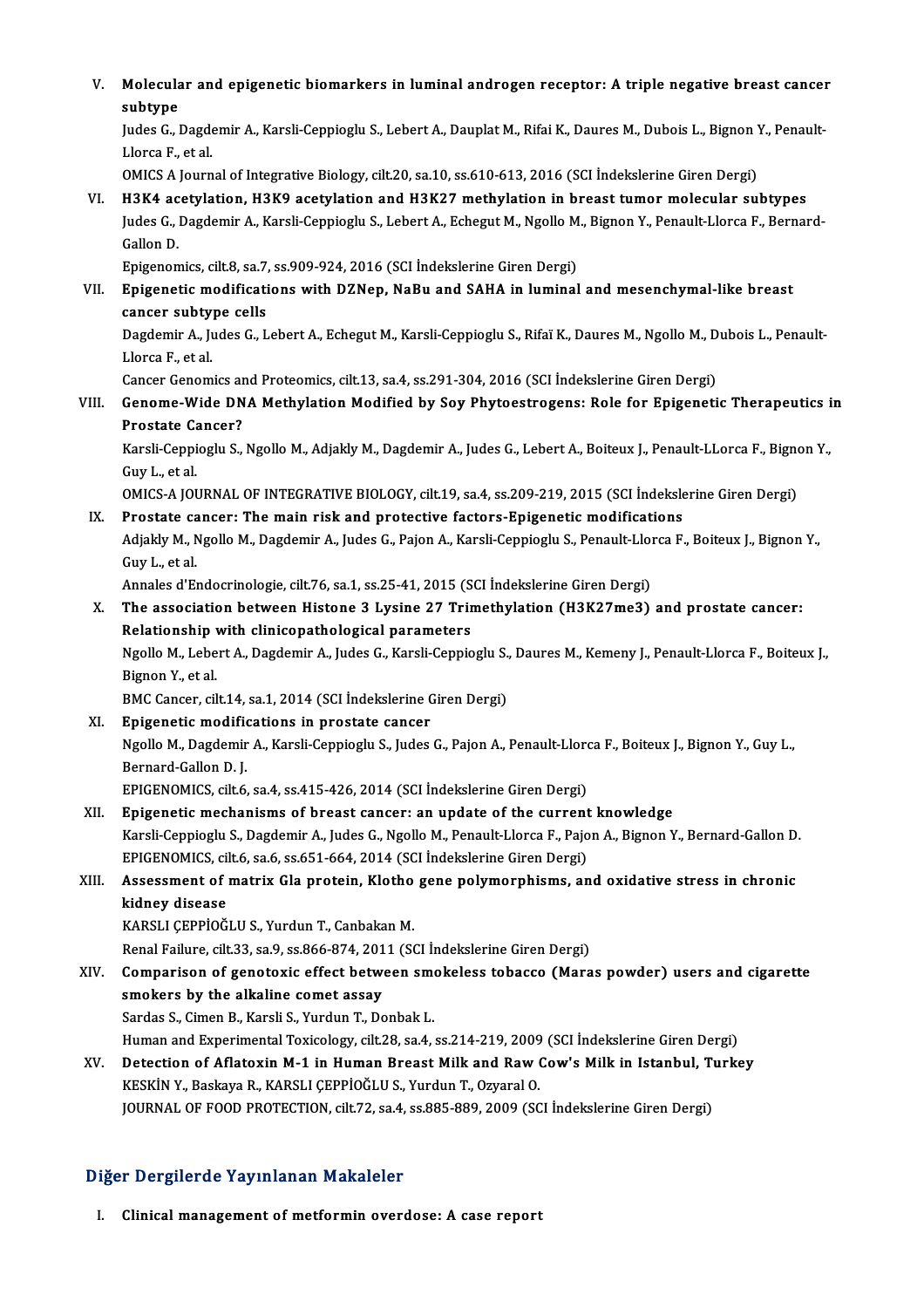ÇOLAKŞ.,ERDOĞANM.Ö. ,GENÇYAVUZB.,AKDEMİRH.U. ,KARSLIÇEPPİOĞLUS.,YURDUNT. ÇOLAK Ş., ERDOĞAN M. Ö. , GENÇ YAVUZ B., AKDEMİR H. U. , KARSLI ÇEPPİOĞLU S., YURDUN T.<br>Journal of Experimental and Clinical Medicine, cilt.34, sa.3, ss.203-205, 2017 (Diğer Kurumların Hakemli Dergileri)<br>Adli Bilimlarda En

- II. Adli Bilimlerde Epigenetik Yeri ve Geleceği<br>KARSLI ÇEPPİOĞLU S., YURDUN T. Journal of Experimental and Clinic<br><mark>Adli Bilimlerde Epigenetik Yer</mark><br>KARSLI ÇEPPİOĞLU S., YURDUN T.<br>Türkiye Klinikleri Adli Teksikeleji ( Türkiye Klinikleri Adli Toksikoloji Özel Sayısı, cilt.1, sa.3, ss.38-47, 2015 (Diğer Kurumların Hakemli Dergileri)
- III. İnsan Biyolojik Örneklerinde Toksik Metallerin İçeriği YURDUN T., KARSLI ÇEPPİOĞLU S. Türkiye Klinikleri Adli Toksikoloji Özel Sayısı, cilt.1, sa.3, ss.48-57, 2015 (Diğer Kurumların Hakemli Dergileri) YURDUN T., KARSLI ÇEPPİOĞLU S.<br>Türkiye Klinikleri Adli Toksikoloji Özel Sayısı, cilt.1, sa.3, ss.48-57, 2015 (Diğe<br>IV. Genotoxicity Assessment of Indigoid Dyes by In Vitro Comet Assay<br>KARSLI CERRIOĞLU S. VURDUN T
- Türkiye Klinikleri Adli Toksikoloji (<br>Genotoxicity Assessment of In<br>KARSLI ÇEPPİOĞLU S., YURDUN T.<br>MÜSPED. 9<sup>11-2</sup> 93 2 93 09 108 112 20 Genotoxicity Assessment of Indigoid Dyes by In Vitro Comet Assay<br>KARSLI ÇEPPİOĞLU S., YURDUN T.<br>MÜSBED, cilt.3, sa.2, ss.108-112, 2014 (Diğer Kurumların Hakemli Dergileri)<br>Serum Connor and Zine Status in Obstructive Sleep KARSLI ÇEPPİOĞLU S., YURDUN T.<br>MÜSBED, cilt.3, sa.2, ss.108-112, 2014 (Diğer Kurumların Hakemli Dergileri)<br>V. Serum Copper and Zinc Status in Obstructive Sleep Apnea Patients
- AKYÜZA.,KARSLIÇEPPİOĞLUS.,YURDUNT.,PELİNZ. Serum Copper and Zinc Status in Obstructive Sleep Apnea Patients<br>AKYÜZ A., KARSLI ÇEPPİOĞLU S., YURDUN T., PELİN Z.<br>Turk J Pharm Sci, cilt.10, sa.3, ss.415-424, 2013 (Diğer Kurumların Hakemli Dergileri)<br>Investigation of Me
- AKYÜZ A., KARSLI ÇEPPİOĞLU S., YURDUN T., PELİN Z.<br>Turk J Pharm Sci, cilt.10, sa.3, ss.415-424, 2013 (Diğer Kurumların Hakemli Dergileri)<br>VI. Investigation of Metal Wired Coloured Historical Textile Using Scanning Elec Turk J Phar<mark>n</mark><br>I<mark>nvestigatic</mark><br>HPLC-DAD<br>YURDUN T Investigation of Metal Wired Coloured Histo<br>HPLC-DAD<br>YURDUN T., KARSLI ÇEPPİOĞLU S., ORALTAY R. G.<br>Journal of Chamistry and Chamisal Engineering, gi HPLC-DAD<br>YURDUN T., KARSLI ÇEPPİOĞLU S., ORALTAY R. G.<br>Journal of Chemistry and Chemical Engineering, cilt.6, ss.591, 2012 (Diğer Kurumların Hakemli Dergileri)

## Kitap & Kitap Bölümleri

- Itap & Kitap Bölümleri<br>I. CÜCÜ A., ERDOĞAN G., ŞENER A., ÖZSAVCI D., GÖKTÜRK S., ÇALIŞKAN SALİHİ E., DOĞAN A., BULUT G., SOYOĞUL<br>CÜPER Ü, RAYAMAN E. et al ge de straap Beratmer :<br>CÜCÜ A., ERDOĞAN G., ŞENER<br>GÜRER Ü., RAYAMAN E., et al.<br>Marmara ÜniversitesiEstasılıl CÜCÜ A., ERDOĞAN G., ŞENER A., ÖZSAVCI D., GÖKTÜRK S., ÇALIŞKAN SALİHİ E., DOĞAN A., BULUT G., SO<br>GÜRER Ü., RAYAMAN E., et al.<br>Marmara ÜniversitesiEczacılık FakültesiGenişletilmiş Eğitim ProgramıDetay Çalışması, Prof. Dr. GÜRER Ü., RAYAMAN E., et al.<br>Marmara ÜniversitesiEczacılık FakültesiGenişletilmiş Eğitim ProgramıDetay Çalışması, Prof. Dr. Ş. Güniz<br>KÜÇÜKGÜZEL, Prof. Dr. Bedia KAYMAKÇIOĞLU, Dr. Öğr. Üyesi Sevinç ŞAHBAZ, Editör, Marmara Ü
- Marmara ÜniversitesiEcz<br>KÜÇÜKGÜZEL, Prof. Dr. I<br>Yayınevi, İstanbul, 2019<br>Karasiğerin Teksik Ce KÜÇÜKGÜZEL, Prof. Dr. Bedia<br>Yayınevi, İstanbul, 2019<br>II. Karaciğerin Toksik Cevabı<br>PECEREN A, KARSI LCEPRIQÖ Yayınevi, İstanbul, 2019<br>II. Karaciğerin Toksik Cevabı<br>BECEREN A., KARSLI ÇEPPİOĞLU S.

Karaciğerin Toksik Cevabı<br>BECEREN A., KARSLI ÇEPPİOĞLU S.<br>Casarett Doull's Toksikolojinin Temelleri, Süzen S, Erdem O, Erkekoğlu P, Çakmak Demircigil G, Ada AO, Demirel B,<br>Editör, Ankare Nobel Tıp Kitabevleri, Ankare, 95,1 BECEREN A., KARSLI ÇEPPİOĞLU S.<br>Casarett Doull's Toksikolojinin Temelleri, Süzen S, Erdem O, Erk<br>Editör, Ankara Nobel Tıp Kitabevleri, Ankara, ss.195-208, 2017<br>The Bole of Sou Phyteostrogens en Cenetis and Enigene Casarett Doull's Toksikolojinin Temelleri, Süzen S, Erdem O, Erkekoğlu P, Çakmak Demircigil G, Ada AO, I<br>Editör, Ankara Nobel Tıp Kitabevleri, Ankara, ss.195-208, 2017<br>III. The Role of Soy Phytoestrogens on Genetic and Epi

Editör, Ankara Nobel Tıp Kitabevleri, Ankara, ss.195-208, 2017<br>The Role of Soy Phytoestrogens on Genetic and Epigenetic Mechanisms of Prostate Cancer.<br>KARSLI ÇEPPİOĞLU S., Ngollo M., Judes G., Penault LLorca F., Bignon Y. Enzymes Mechanism of the Anticancer Effect of Phytochemicals, Karsli-Ceppioglu S, Ngollo M, Judes G, Penault-KARSLI ÇEPPİOĞLU S., Ngollo M., Judes G., Penault LLorca F., Bignon Y. J. , Guy L., Bernard Gallon D.<br>Enzymes Mechanism of the Anticancer Effect of Phytochemicals, Karsli-Ceppioglu S, Ngollo M, Judes G, Penault-<br>LLorca F, Enzymes M<br>LLorca F, E<br>223, 2015

# 223,2015<br>Hakemli Kongre / Sempozyum Bildiri Kitaplarında Yer Alan Yayınlar

- akemli Kongre / Sempozyum Bildiri Kitaplarında Yer Alan Yayınlar<br>I. SOY PHYTOESTROGENS AS EPIGENETIC MODULATORS IN PROSTATE CANCER<br>Karel Cappieğlu S. Bernard Cellan D I. SOY PHYTOESTROGENS AS EPIGENETIC MODULATORS IN PROSTATE CANCER<br>Karslı Çeppioğlu S., Bernard-Gallon D. SOY PHYTOESTROGENS AS EPIGENETIC MODULATORS IN PROSTATE CANCER<br>Karslı Çeppioğlu S., Bernard-Gallon D.<br>II. International Agricultural, Biological & Life Science Conference, Edirne, Türkiye, 1 - 03 Eylül 2020, ss.471<br>Promoto Karslı Çeppioğlu S., Bernard-Gallon D.<br>II. International Agricultural, Biological & Life Science Conference, Edirne, Türkiye, 1 - 03 Eylül 2020, ss.<br>II. Promoter Genome-Wide Analysis of Histone Modifications and Drugs Targ
- II. International Agricultural, Biol<br>Promoter Genome-Wide Anal<br>Alterations in Breast Cancer.<br>KARSLI CEPPIOČLUS, Dogdomir Promoter Genome-Wide Analysis of Histone Modifications and Drugs Targeting Epigeneti<br>Alterations in Breast Cancer.<br>KARSLI ÇEPPİOĞLU S., Dagdemir A., Judes G., Lebert A., Penault Llorca F., Bignon Y., BernardGallon D.<br>10th Alterations in Breast Cancer.<br>KARSLI ÇEPPİOĞLU S., Dagdemir A., Judes G., Lebert A., Penault Llorca F., Bignon Y., Bernare<br>10th International Congress of the Turkish Society of Toxicology (TST), 16 - 19 Ekim 2019<br>The genet

- KARSLI ÇEPPİOĞLU S., Dagdemir A., Judes G., Lebert A., Penault Llorca F., Bignon Y., Bernard<br>10th International Congress of the Turkish Society of Toxicology (TST), 16 19 Ekim 2019<br>III. The genetic and epigenetic factors 10th International Congress of the Turkish Society of Toxicology (TST), 16 - 19 Ekim 2019<br>The genetic and epigenetic factors in the regulation of CYP3A4 gene expression<br>KILIÇ N., CANBAKAN M., AKGÜN ÖLMEZ S. G. , YURDUN T., 10th International Congress of the Turkish Society of Toxicology, Antalya, Türkiye, 16 - 19 Ekim 2019
- IV. Cytotoxicity and bioactivation of VEGF loaded PCL nanoparticles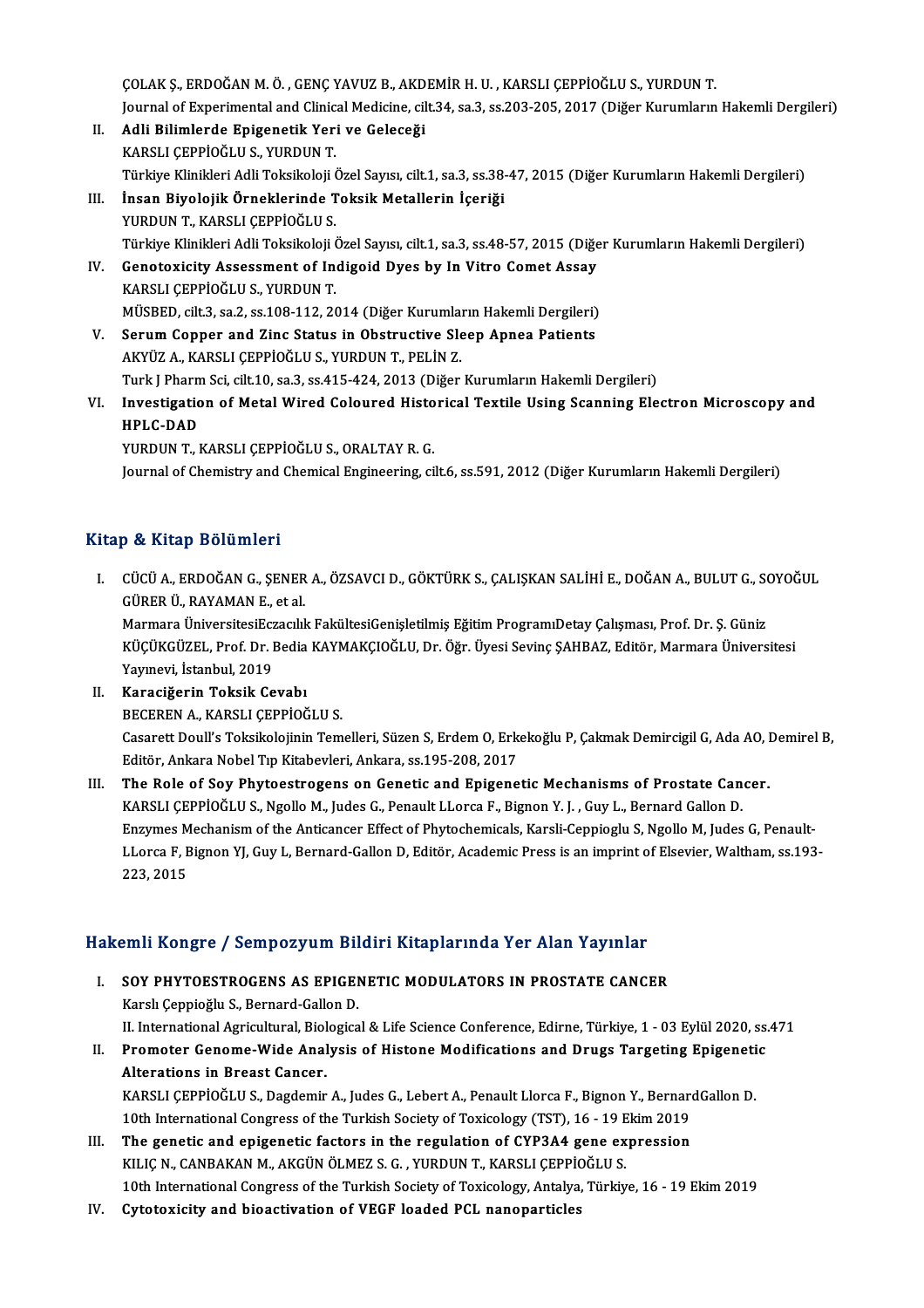KARSLI ÇEPPİOĞLU S., ÖZER S., KERİMOĞLU O., ALARÇİN E.<br>IPTS 2018-17 - 19 Erkil 2019 KARSLI ÇEPPİOĞLU S., ÖZER S.<br>IPTS 2018, 17 - 19 Eylül 2018<br>Polysanrolastana Nanonari

- KARSLI ÇEPPİOĞLU S., ÖZER S., KERİMOĞLU O., ALARÇİN E.<br>IPTS 2018, 17 19 Eylül 2018<br>V. Polycaprolactone Nanoparticles for the Delivery of Vascular Endothelial Growth Factor<br>ÖZER S. KERİMOĞLU O. ALARÇİN E. KARSLI CERRİ IPTS 2018, 17 - 19 Eylül 2018<br>Polycaprolactone Nanoparticles for the Delivery of V<br>ÖZER S., KERİMOĞLU O., ALARÇİN E., KARSLI ÇEPPİOĞLU S.<br>11th PPP World Meeting 19 - 22 Mert 2018 Polycaprolactone Nanoparticles for the<br>ÖZER S., KERİMOĞLU O., ALARÇİN E., KARSLI<br>11th PBP World Meeting, 19 - 22 Mart 2018<br>Formulation and Charactorization of VE ÖZER S., KERİMOĞLU O., ALARÇİN E., KARSLI ÇEPPİOĞLU S.<br>11th PBP World Meeting, 19 - 22 Mart 2018<br>VI. Formulation and Characterization of VEGF LoadedPolycaprolactone Nanoparticles
- 11th PBP World Meeting, 19 22 Mart 2018<br>Formulation and Characterization of VEGF LoadedPo<br>ÖZER S., KERİMOĞLU O., ALARÇİN E., KARSLI ÇEPPİOĞLU S.<br>WEK 26 29 Nisan 2017 Formulation and Chara<br>ÖZER S., KERİMOĞLU O., A<br>IVEK, 26 - 29 Nisan 2017<br>Formulation and Chara ÖZER S., KERİMOĞLU 0., ALARÇİN E., KARSLI ÇEPPİOĞLU S.<br>IVEK, 26 - 29 Nisan 2017<br>VII. Formulation and Characterization of Blank and VEGF Loaded PolycaprolactoneNanoparticles<br>ÖZER S. KERİMOĞLU O. ALARÇİN E. KARSLI CERRIQ
- IVEK, 26 29 Nisan 2017<br>Formulation and Characterization of Blank and VEGI<br>ÖZER S., KERİMOĞLU O., ALARÇİN E., KARSLI ÇEPPİOĞLU S.<br>IMER 2., QE Kasım 2017 Formulation and Chara<br>ÖZER S., KERİMOĞLU O., *I*<br>IMER, 3 - 05 Kasım 2017<br>Proporation, Charaston ÖZER S., KERİMOĞLU O., ALARÇİN E., KARSLI ÇEPPİOĞLU S.<br>1998: IMER, 3 - 05 Kasım 2017<br>VIII. Preparation, Characterization and Cytotoxicity Evaluation of Oxaceprol Loaded Poly(Lactic-Co-<br>Chreelis Asid) Napoportisles
- IMER, 3 05 Kasım 2017<br>Preparation, Characterization<br>Glycolic Acid) Nanoparticles<br>ALAPCIN E. KAPSLI CEPPIOČLII Glycolic Acid) Nanoparticles<br>ALARÇİN E., KARSLI ÇEPPİOĞLU S., DEMİRBAĞ Ç., KERİMOĞLU O. Glycolic Acid) Nanoparticles<br>ALARÇİN E., KARSLI ÇEPPİOĞLU S., DEMİRBAĞ Ç., KERİMOĞLU O.<br>International Meeting on Education and Research in Health Sciences, 3 - 05 Kasım 2017<br>Effect Of Formulation Variables On The Preparati

## IX. Effect Of Formulation Variables On The Preparation Of Intra-articular Oxaceprol Loaded International Me<br>Effect Of Form<br>Nanoparticles<br>ALARC<sup>iN E</sup> VEL Effect Of Formulation Variables On The Preparation Of Int<br>Nanoparticles<br>ALARÇİN E., KERİMOĞLU O., DEMİRBAĞ Ç., KARSLI ÇEPPİOĞLU S.<br>Piamatariala Dav 2017–20 Mart 2017

Nanoparticles<br>ALARÇİN E., KERİMOĞLU O., DEMİRBA<br>Biomaterials Day 2017, 20 Mart 2017<br>Effect of occunational exposure to ALARÇİN E., KERİMOĞLU O., DEMİRBAĞ Ç., KARSLI ÇEPPİOĞLU S.<br>Biomaterials Day 2017, 20 Mart 2017<br>X. Effect of occupational exposure to aflatoxins in Bakery Workers<br>ALARÇİN E. DEMİRBAĞ C. KARSLI CERRIQĞLU S. KERİMOĞLU O.

- Biomaterials Day 2017, 20 Mart 2017<br>Effect of occupational exposure to aflatoxins in Bakery W<br>ALARÇİN E., DEMİRBAĞ Ç., KARSLI ÇEPPİOĞLU S., KERİMOĞLU O.<br>Fourth International Meeting on Bharmagy & Bharmagquigel Sien Fourth International Meeting on Pharmacy & Pharmaceutical Siences (IMPS-4), İstanbul, Türkiye, 18 - 21 Eylül<br>2014 ALARÇÎN E., DEMÎRBAĞ Ç., KARSLI ÇEPPİOĞLU S., KERİMOĞLU O. Fourth International Meeting on Pharmacy & Pharmaceutical Siences (IMPS-4), İstanbul, Türkiye, 18 - 21 Eylül<br>2014<br>XI. What are the Effects of the Histone Methylation Inhibitor and or the Histone Deacetylase Inhibitor<br>20 Hi
- 2014<br>What are the Effects of the Histone Methylation Inhibitor and or the Histone<br>On Histone Lysine Trimethylation or Acetylation in Breast Cancer Cell Lines<br>ALAPCINE, DEMIPRAČ C. KARSLI CERRIQČLUS, KERIMOČLUO What are the Effects of the Histone Methylation Inhibitor<br>on Histone Lysine Trimethylation or Acetylation in Breast<br>ALARÇİN E., DEMİRBAĞ Ç., KARSLI ÇEPPİOĞLU S., KERİMOĞLU O.<br>Fourth International Meeting on Pharmagy & Phar on Histone Lysine Trimethylation or Acetylation in Breast Cancer Cell Lines<br>ALARÇİN E., DEMİRBAĞ Ç., KARSLI ÇEPPİOĞLU S., KERİMOĞLU O.<br>Fourth International Meeting on Pharmacy & Pharmaceutical Siences (IMPS-4), İstanbul, T ALARÇÎN E., DEMÎRBAĞ Ç., KARSLI ÇEPPİOĞLU S., KERİMOĞLU O. Fourth International Meeting on Pharmacy & Pharmaceutical Siences (IMPS-4), İstanbul, Türkiye, 18 - 21 E<br>2014<br>XII. Investigation of Histone Lysine Trimethylation or Acetylation in Sporadic Breast Tumors and<br>Matabad Narmal
- 2014<br>Investigation of Histone<br>Matched Normal Tissues<br>ALAPCINE DEMIPPAČC K Investigation of Histone Lysine Trimethylation or Acetyla<sup>.</sup><br>Matched Normal Tissues<br>ALARÇİN E., DEMİRBAĞ Ç., KARSLI ÇEPPİOĞLU S., KERİMOĞLU O.<br>Fourth International Meeting on Pharmagy & Pharmagquirel Sion

Matched Normal Tissues<br>ALARÇİN E., DEMİRBAĞ Ç., KARSLI ÇEPPİOĞLU S., KERİMOĞLU O.<br>Fourth International Meeting on Pharmacy & Pharmaceutical Siences (IMPS-4), İstanbul, Türkiye, 18 - 21 Eylül<br>2014 ALAR<br>Fourt<br>2014<br>Preps

- XI I. Preparation and Characterization of Oxaceprol Loaded PLGA Poly lactide co glycolide Nanoparticles 2014<br>Preparation and Characterization of Oxaceprol Loaded PI<br>ALARÇİN E., DEMİRBAĞ Ç., KARSLI ÇEPPİOĞLU S., KERİMOĞLU O.<br>IMPRS 4.18., 20 Erlül 2014 Preparation and Characte<br>ALARÇİN E., DEMİRBAĞ Ç., K<br>IMPPS-4, 18 - 20 Eylül 2014<br>Etuda das marayas mathı
- IMPPS-4, 18 20 Eylül 2014<br>XIV. Etude des marques methylantes et acetylantes dans les cancers sporadiques du sein et leurs tissus sains correspondants Etude des marques methylantes et acetylantes dans les cancers sporadiques du sein et leurs tissus<br>sains correspondants<br>Judes G., Dagdemir A., KARSLI ÇEPPİOĞLU S., Ngollo M., Lebert A., Penault Llorca F., Bignon Y. J. , Ber

sains correspondants<br>Judes G., Dagdemir A., KARSLI ÇEPPİOĞLU S., Ngoll<br>CRNH, Clermont-Ferrand, Fransa, 28 Kasım 2013<br>Histone lysine trimethylation en asetylation Judes G., Dagdemir A., KARSLI ÇEPPİOĞLU S., Ngollo M., Lebert A., Penault Llorca F., Bignon Y. J. , Bernard Gallon D<br>CRNH, Clermont-Ferrand, Fransa, 28 Kasım 2013<br>XV. Histone lysine trimethylation or acetylation can be mod

CRNH, Clermont-Ferrand, Fransa, 28 Kasım 2013<br>Histone lysine trimethylation or acetylation can be modula<br>anti HDAC like sodium butyrate in breast cancer cell lines<br>Dagdamir A, Judes G, Esbagut M, KARSLI CEPPIOČLUS, Ngolla Histone lysine trimethylation or acetylation can be modulated by histone methylation inhibitor and<br>anti HDAC like sodium butyrate in breast cancer cell lines<br>Dagdemir A., Judes G., Echegut M., KARSLI ÇEPPİOĞLU S., Ngollo M an<br>Da<br>C<sup>n</sup> Dagdemir A., Judes G., Echegut M., KARSLI ÇEPPİOĞLU S., Ngollo M., Penault Llorca F., Bignon Y. J. , Bernard Gallon<br>D.<br>CRNH. Clermont-Ferrand. Fransa. 28 Kasım 2013

XVI. The role of the analytical toxicology in emergency medicine ERDOĞANM.Ö. ,ÇOLAKŞ.,GENÇYAVUZB.,KARSLIÇEPPİOĞLUS.,YURDUNT. The role of the analytical toxicology in emergency medicine<br>ERDOĞAN M. Ö. , ÇOLAK Ş., GENÇ YAVUZ B., KARSLI ÇEPPİOĞLU S., YURDUN T.<br>8. Uluslararası Katılımlı Türk Toksikoloji Derneği Kongresi, Antalya, Türkiye, 15 - 18 Kas

## XVII. Matrix Gla Protein Klotho Gene Polymorphisms and DNA Damage in Chronic Kidney and Coronary<br>Artery Diseases 8. Uluslararası Kat<br><mark>Matrix Gla Prote</mark><br>Artery Diseases<br>KARSLI CEPPIOČL

KARSLIÇEPPİOĞLUS.,YAZARÜREKS.,YURDUNT.,CANBAKANM.,KARACAM.,KESKİNY.,LÜLECİN.E. ,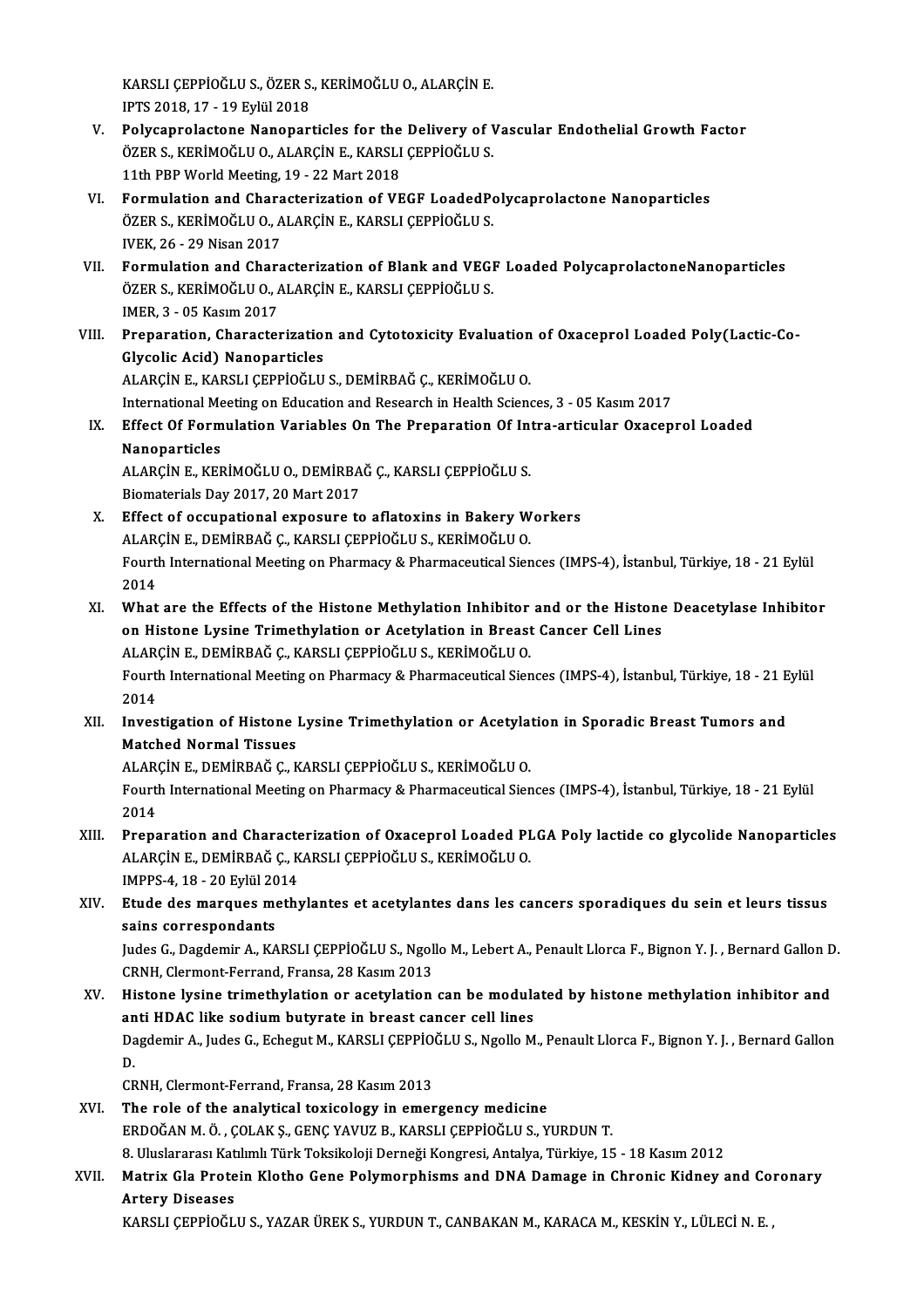KARAÇİMEN D.

8.<br>8. Uluslararası Katılımlı Türk Toksikoloji Derneği Kongresi, Antalya, Türkiye, 15 - 18 Kasım 2012<br>Alfa sinermetrinin seneteksik etkisinin in uitre elerek semet tekniği ile erestirulmesi KARAÇİMEN D.<br>8. Uluslararası Katılımlı Türk Toksikoloji Derneği Kongresi, Antalya, Türkiye, 15 - 18 Kasım 2012<br>8. XVIII. Alfa sipermetrinin genotoksik etkisinin in vitro olarak comet tekniği ile araştırılması<br>8. AVDOĞANOĞL 8. Uluslararası Katılımlı Türk Toksikoloji Derneği Kong<br>Alfa sipermetrinin genotoksik etkisinin in vitro<br>AYDOĞANOĞLU E., KARSLI ÇEPPİOĞLU S., YURDUN T.<br>Ceure Bilim & Telmeleji Telmik Dergi, Semeun, Türkiyi Alfa sipermetrinin genotoksik etkisinin in vitro olarak comet tekniği ile araştırılı<br>AYDOĞANOĞLU E., KARSLI ÇEPPİOĞLU S., YURDUN T.<br>Çevre Bilim & Teknoloji Teknik Dergi, Samsun, Türkiye, 5 - 08 Ekim 2011, cilt.3, ss.283-29 AYDOĞANOĞLU E., KARSLI ÇEPPİOĞLU S., YURDUN T.<br>Çevre Bilim & Teknoloji Teknik Dergi, Samsun, Türkiye, 5 - 08 Ekim 2011, cilt.3, ss.283-292<br>XIX. Investigation of metal wired coloured historical textile using scanning el Çevre Bilim & Teknoloji Teknik Dergi, Samsun, Türkiye, 5 - 08 Ekim 2011, cilt.3, ss.283-292 YURDUN T., KARSLI ÇEPPİOĞLU S. HPLC DAD<br>YURDUN T., KARSLI ÇEPPİOĞLU S.<br>30th annual Dyes in History and Archaeology Meeting, Derby, Birleşik Krallık, 12 - 15 Ekim 2011<br>In vitre testing for genetevisity of indigeid dyes by semet assay. XX. In vitro testing for genotoxicity of indigoid dyes by comet assay<br>KARSLI CEPPIOGLU S., YURDUN T. 30th annual Dyes in History and A<br>In vitro testing for genotoxicit<br>KARSLI ÇEPPİOĞLU S., YURDUN T.<br>20th annual Dyes in History and A 30th annual Dyes in History and Archaeology Meeting, Derby, Birleşik Krallık, 12 - 15 Ekim 2011 KARSLI ÇEPPİOĞLU S., YURDUN T.<br>30th annual Dyes in History and Archaeology Meeting, Derby, Birleşik Krallık, 12 - 15 Ekim 2011<br>XXI. Vektörle Mücadele ve İlaçlama İşinde Çalışan İşçilerde DNA Hasarının Comet Tekniği Kul 30th annual Dy<br><mark>Vektörle Müc</mark><br>Araştırılması<br>AVDOČANOČU Vektörle Mücadele ve İlaçlama İşinde Çalışan İş<br>Araştırılması<br>AYDOĞANOĞLU E., KARSLI ÇEPPİOĞLU S., YURDUN T.<br>25 Ulucal Kimua Kongresi Ersurum Türkiye 27 Harit Araştırılması<br>AYDOĞANOĞLU E., KARSLI ÇEPPİOĞLU S., YURDUN T.<br>25. Ulusal Kimya Kongresi, Erzurum, Türkiye, 27 Haziran - 02 Temmuz 2011<br>Matriy Cla protein and klatba sana polymarphisme in abranis kidna AYDOĞANOĞLU E., KARSLI ÇEPPİOĞLU S., YURDUN T.<br>25. Ulusal Kimya Kongresi, Erzurum, Türkiye, 27 Haziran - 02 Temmuz 2011<br>XXII. Matrix Gla protein and klotho gene polymorphisms in chronic kidney disease patients<br>KARSLI C 25. Ulusal Kimya Kongresi, Erzurum, Türkiye, 27<br>Matrix Gla protein and klotho gene polymo<br>KARSLI ÇEPPİOĞLU S., YURDUN T., Canbakan M.<br>9th International ISSX Meeting, İstanbul Türkiye Matrix Gla protein and klotho gene polymorphisms in chrom<br>KARSLI ÇEPPİOĞLU S., YURDUN T., Canbakan M.<br>9th International ISSX Meeting, İstanbul, Türkiye, 4 - 08 Eylül 2010<br>Determination of segum sonner and gine levels and s KARSLI ÇEPPİOĞLU S., YURDUN T., Canbakan M.<br>9th International ISSX Meeting, İstanbul, Türkiye, 4 - 08 Eylül 2010<br>XXIII. Determination of serum copper and zinc levels and evaluation of DNA damage in end stage renal<br>dise 9th International I<mark>:</mark><br>Determination o<br>disease patients<br>KARSI I CEPPIOČI I Determination of serum copper and zinc lev<br>disease patients<br>KARSLI ÇEPPİOĞLU S., YURDUN T., CANBAKAN M.<br><sup>2</sup>. International Meeting on Pharmagy & Pharmage disease patients<br>KARSLI ÇEPPİOĞLU S., YURDUN T., CANBAKAN M.<br>3. International Meeting on Pharmacy & Pharmaceutical Sciences, İstanbul, Türkiye, 9 - 12 Haziran 2010 KARSLI ÇEPPİOĞLU S., YURDUN T., CANBAKAN M.<br>3. International Meeting on Pharmacy & Pharmaceutical Sciences, İstanbul, Türkiye, 9 - 12<br>XXIV. Bazı pestisitlerin comet tekniği kullanılarak genotoksik etkilerinin araştırıl 3. International Meeting on Pharmacy & Pharma<br>Bazı pestisitlerin comet tekniği kullanılaral<br>İNCEDERE E., KARSLI ÇEPPİOĞLU S., YURDUN T.<br>7. Uluslararası Katılımlı Türk Teksikoloji Derneği Bazı pestisitlerin comet tekniği kullanılarak genotoksik etkilerinin araştırılması<br>İNCEDERE E., KARSLI ÇEPPİOĞLU S., YURDUN T.<br>7. Uluslararası Katılımlı Türk Toksikoloji Derneği Kongresi, Ankara, Türkiye, 30 Mayıs - 01 Haz INCEDERE E., KARSLI ÇEPPİOĞLU S., YURDUN T.<br>7. Uluslararası Katılımlı Türk Toksikoloji Derneği Kongresi, Ankara, Türkiye, 30 Ma<br>XXV. Important anthraquinones in wool fibres dyed with some Rubia speices<br>KARSLI CERRIQĞLU Important anthraquinones in wool fibres dyed with some Rubia speices KARSLI ÇEPPİOĞLU S., YURDUN T., KARADAĞ R., DÖLEN E. Important anthraquinones in wool fibres dyed with some Rubia speices<br>KARSLI ÇEPPİOĞLU S., YURDUN T., KARADAĞ R., DÖLEN E.<br>27th annual Dye in History and Archaeology Meeting, İstanbul, Türkiye, 8 - 11 Ekim 2008<br>Meme kansanl XXVI. Meme kanserli hastaların birinci derece sağlıklı akrabalarında DNA hasarının araştırılması<br>SARDAS S., KARSLI CEPPİOĞLU S., YURDUN T., UĞURLU Ü., GÜLLÜOĞLU M. B. , AKICI A. 27th annual Dye in History and Archaeology Meeting, İstanbul, Türkiye, 8 - 11 Ekim 20<br>Meme kanserli hastaların birinci derece sağlıklı akrabalarında DNA hasarını:<br>ŞARDAŞ S., KARSLI ÇEPPİOĞLU S., YURDUN T., UĞURLU Ü., GÜLLÜ Meme kanserli hastaların birinci derece sağlıklı akrabalarında DNA hasarının a<br>ŞARDAŞ S., KARSLI ÇEPPİOĞLU S., YURDUN T., UĞURLU Ü., GÜLLÜOĞLU M. B. , AKICI A.<br>II. Multidisipliner Kanser Araştırmaları Sempozyumu, Bursa, Tü SARDAŞ S., KARSLI ÇEPPİOĞLU S., YURDUN T., UĞURLU Ü., GÜLLÜOĞLU M. B.<br>II. Multidisipliner Kanser Araştırmaları Sempozyumu, Bursa, Türkiye, 24 - 27<br>XXVII. İstanbulda yaşayan annelerin sütlerinde aflatoksin M1 araştırılması<br> II. Multidisipliner Kanser Araştırmaları Sempozyumu, Burs<br>İstanbulda yaşayan annelerin sütlerinde aflatoksin<br>KESKİN Y., BAŞKAYA R., KARSLI ÇEPPİOĞLU S., YURDUN T.<br>YL Hlusel Hall: Səğliği Kongnesi Denizli Türkiye, 22, 26 Fk İstanbulda yaşayan annelerin sütlerinde aflatoksin M1 araş<br>KESKİN Y., BAŞKAYA R., KARSLI ÇEPPİOĞLU S., YURDUN T.<br>XI. Ulusal Halk Sağlığı Kongresi, Denizli, Türkiye, 23 - 26 Ekim 2007<br>Analysia of DNA damaga in the salla tre KESKİN Y., BAŞKAYA R., KARSLI ÇEPPİOĞLU S., YURDUN T.<br>XI. Ulusal Halk Sağlığı Kongresi, Denizli, Türkiye, 23 - 26 Ekim 2007<br>XXVIII. Analysis of DNA damage in the cells treated with carbamate pesticides<br>TURAN K., KARSLI XI. Ulusal Halk Sağlığı Kongresi, Denizli, Türkiye, 23 - 26 l<br>Analysis of DNA damage in the cells treated with (TURAN K., KARSLI ÇEPPİOĞLU S., ŞARDAŞ S., YURDUN T.<br>Eth International Congress of Turkish Society of Texicole Analysis of DNA damage in the cells treated with carbamate pesticides<br>TURAN K., KARSLI ÇEPPİOĞLU S., ŞARDAŞ S., YURDUN T.<br>6th International Congress of Turkish Society of Toxicology, Antalya, Türkiye, 8 - 11 Kasım 2006<br>Eff TURAN K., KARSLI ÇEPPİOĞLU S., ŞARDAŞ S., YURDUN T.<br>6th International Congress of Turkish Society of Toxicology, Antalya, Türkiye, 8 - 11 Kasım 200<br>XXIX. Effects of using different kind of smokeless tobacco on DNA damage M 6th International Congress of Turkish Society of Toxicology, Antalya,<br>Effects of using different kind of smokeless tobacco on DNA<br>ÇİMEN B., KARSLI ÇEPPİOĞLU S., ÖZÇAĞLI E., YURDUN T., ŞARDAŞ S.<br>Eth International Congress o Effects of using different kind of smokeless tobacco on DNA damage Maraş Powder<br>ÇİMEN B., KARSLI ÇEPPİOĞLU S., ÖZÇAĞLI E., YURDUN T., ŞARDAŞ S.<br>6th International Congress of Turkish Society of Toxicology, Antalya, Türkiye, CIMEN B., KARSLI CEPPIOGLU S., ÖZCAGLI E., YURDUN T., SA<br>6th International Congress of Turkish Society of Toxicology<br>XXX. Wound healing potential of chitosan in diabetic rats<br>AKRIJČA L KARSLI CEPPIOČLU S. AKTAS M. SALVA E 6th International Congress of Turkish Society of Toxicology, Antalya, Türkiy<br>Wound healing potential of chitosan in diabetic rats<br>AKBUĞA J., KARSLI ÇEPPİOĞLU S., AKTAŞ M., ŞALVA E., ÇAKALAĞAOĞLU F.<br>Tissue Engineering & Pes Wound healing potential of chitosan in diabetic rats<br>AKBUĞA J., KARSLI ÇEPPİOĞLU S., AKTAŞ M., ŞALVA E., ÇAKALAĞAOĞLU F.<br>Tissue Engineering & Regenerative Medicine International Society European Chapter Meeting, Rotterdam, AKBUĞA J., KARSLI ÇEPPİOĞLU S., AKTAŞ M., ŞALVA E., ÇAKALAĞAOĞLU F. XXXI. Preparation and evaluation of fucoidan microspheres SEZERA.D. ,KARSLIÇEPPİOĞLUS.,AKBUĞAJ. 11th European Congress on Biotechnology, 6 - 09 Ağustos 2003